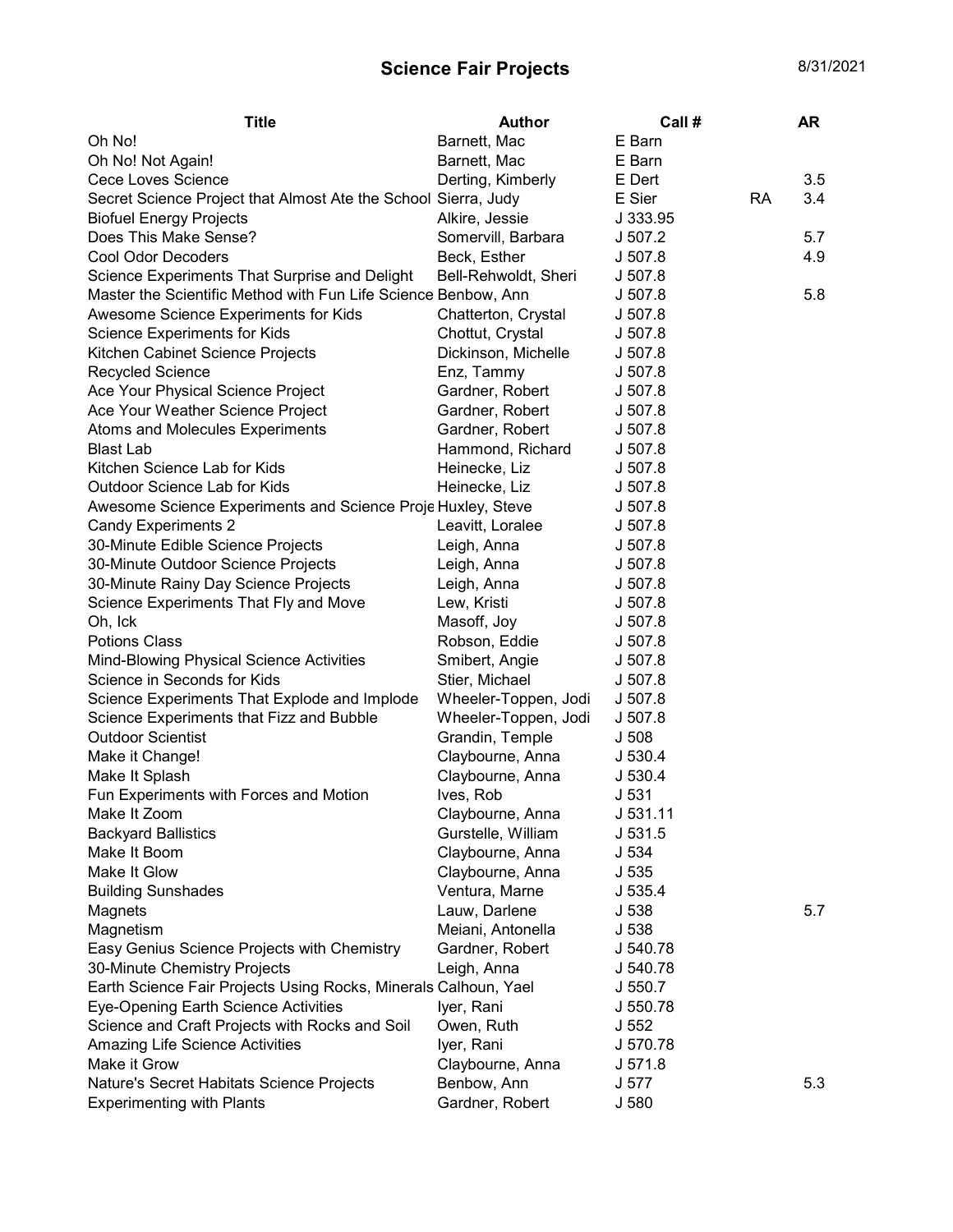## Science Fair Projects 8/31/2021

| <b>Title</b>                                                     | <b>Author</b>      | Call #                | AR  |
|------------------------------------------------------------------|--------------------|-----------------------|-----|
| Science and Craft Projects with Plants and Seeds Owen, Ruth      |                    | J 580                 |     |
| Lively Plant Science Projects                                    | Benbow, Ann        | J 580.78              | 4.7 |
| <b>Sprouting Seed Science Projects</b>                           | Benbow, Ann        | J 580.78              | 4.5 |
| Science and Craft Projects with Insects, Spiders ar Owen, Ruth   |                    | J 595                 |     |
| Human Body Experiments                                           | Gardner, Robert    | J 612                 |     |
| 30-Minute Sustainable Science Projects                           | Bailey, Loren      | J620                  |     |
| High-Tech DIY Projects with Electronics, Sensors, Murphy, Maggie |                    | J 621.381             |     |
| High-Tech DIY Projects with Flying Objects                       | Murphy, Maggie     | $J$ 621.43            |     |
| Kids' Book of Simple Machines                                    | Doudna, Kelly      | J621.8                |     |
| Making Machines with Levers                                      | Oxlade, Chris      | $J$ 621.8             |     |
| <b>Making Machines with Pulleys</b>                              | Oxlade, Chris      | J621.8                |     |
| Making Machines with Ramps and Wedges                            | Oxlade, Chris      | J621.8                |     |
| <b>Making Machines with Screws</b>                               | Oxlade, Chris      | J621.8                |     |
| <b>Making Machines with Springs</b>                              | Oxlade, Chris      | J621.8                |     |
| Making Machines with Wheels and Axels                            | Oxlade, Chris      | J621.8                |     |
| <b>Building Marble Runs</b>                                      | Ventura, Marne     | J621.8                |     |
| <b>Building Boats that Float</b>                                 | Ventura, Marne     | J623.8                |     |
| <b>Building Strong Bridges</b>                                   | Ventura, Marne     | J624.2                |     |
| 30-Minute Robotics Projects                                      | Bailey, Loren      | J629.8                |     |
| High-Tech DIY Projects with Microcontrollers                     | Murphy, Maggie     | J 629.89              |     |
| <b>Building Simple Traps</b>                                     | Ventura, Marne     | J639.1                |     |
| <b>Building Tough Towers</b>                                     | Ventura, Marne     | J 720.483             |     |
| Making Origami Science Experiments Step by Ster LaFosse, Michael |                    | J 736.9               | 4.5 |
| Curious Boys' Book of Exploration                                | Martin, Sam        | J 793                 |     |
| Projects                                                         | Robson, Pam        | J <sub>910</sub>      |     |
| Fergus and Zeke at the Science Fair                              | Messner, Kate      | J Fantasy Mess Ferg 2 |     |
| <b>Super Smelly Moldy Blob</b>                                   | Stadelman, Amy     | J Fantasy Stad 2      |     |
| Dirt-Cheap Science                                               | Weiner, Esther     | J Pro 500             |     |
| <b>Science Simulations</b>                                       | Young, Ruth        | J Pro 500             |     |
| Sandwich Bag Science                                             | Tomecek, Steve     | J Pro 507             |     |
| <b>Sandbox Scientist</b>                                         | Ross, Michael      | J Pro 507.2           |     |
| Kitchen Chemistry                                                | Bath, John         | J Pro 540             |     |
| Simple Chemistry: Science Works for Kids                         | Farinelli, Jill    | J Pro 540             |     |
| <b>Earth Science</b>                                             | McGuire, Thomas    | J Pro 550             |     |
| Ivy and Bean: What's the Big Idea                                | Barrows, Annie     | J Reality Barr 7      | 3.9 |
| <b>Mind Games</b>                                                | Grunwell, Jeanne   | J Reality Grun        | 5.1 |
| Science Fair Flop                                                | Klein, Abby        | J Reality Klei 22     | 3.1 |
| Science Fair                                                     | Barry, Dave        | J Sci-Fi Barr         | 5.5 |
| Wild Whale Watch                                                 | Moore, Eva         | J Sci-Fi Magi 3       | 4   |
| Experiment with a Plant's Living Environment                     | Higgins, Nadia     | JR Higg               |     |
| <b>Experiment with a Plant's Roots</b>                           | Higgins, Nadia     | JR Higg               |     |
| Experiment with Parts of a Plant                                 | Higgins, Nadia     | JR Higg               |     |
| <b>Experiment with Photosynthesis</b>                            | Higgins, Nadia     | JR Higg               |     |
| <b>Experiment with Pollination</b>                               | Higgins, Nadia     | JR Higg               |     |
| Experiment with What a Plant Needs to Grow                       | Higgins, Nadia     | JR Higg               |     |
| Amelia Bedelia, Rocket Scientist                                 | Parish, Herman     | JR Pari               | 2.8 |
| How to Build Flipsticks                                          | Shores, Lori       | JR Shor               |     |
| How to Make a Liquid Rainbow                                     | Shores, Lori       | JR Shor               |     |
| How to Make a Mystery Smell Balloon                              | Shores, Lori       | JR Shor               |     |
| How to Make Bubbles                                              | Shores, Lori       | JR Shor               |     |
| <b>Real Engineering Experiments</b>                              | Tegtmeyer, Anthony | J600                  |     |